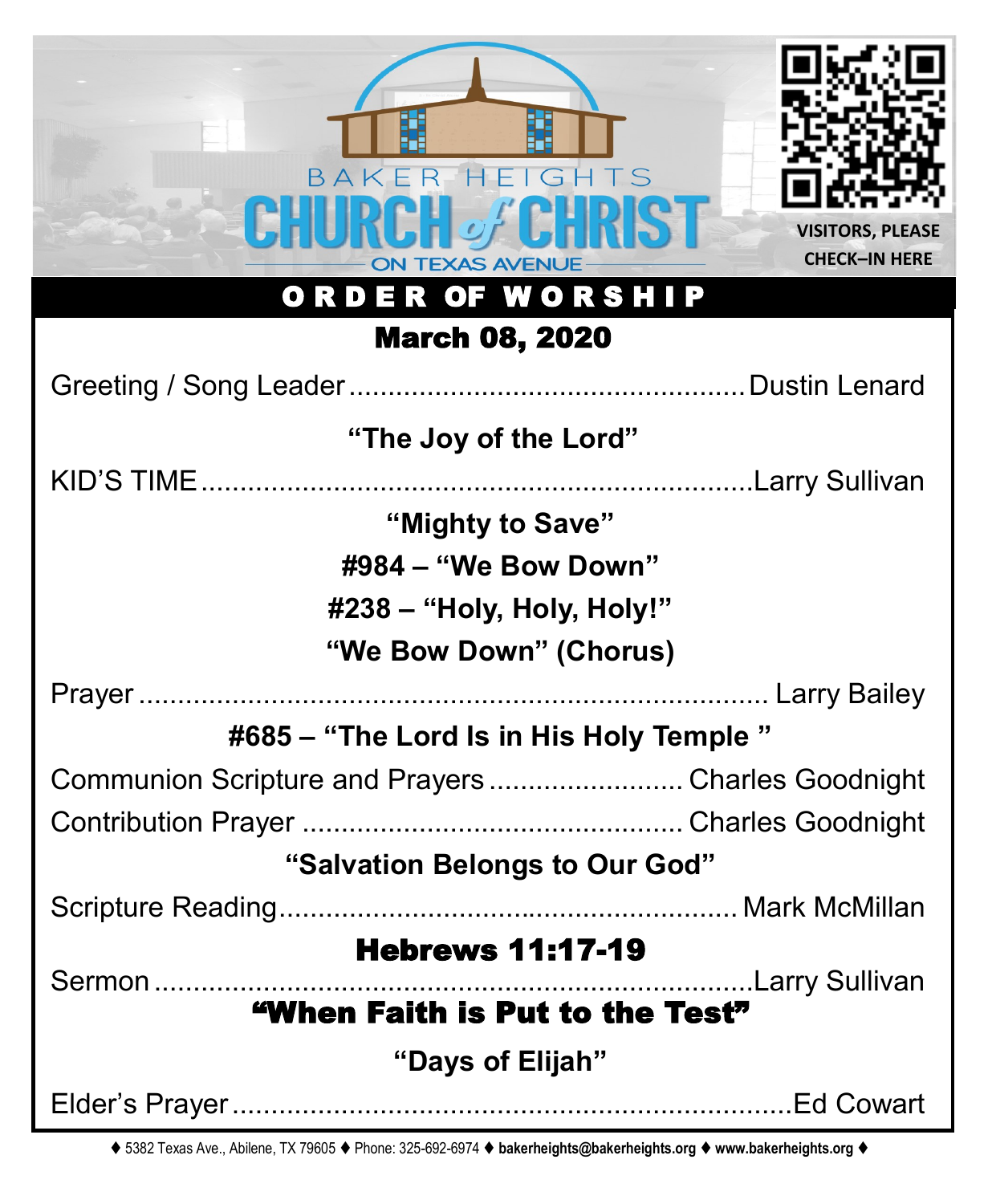#### **Reaching Out to Our Community**

- $\Rightarrow$  Wisteria Nursing & Rehab. Service
	- 3202 S. Willis St Every Sunday
	- 1 pm To help, contact: **Charles Jacobs**
- $\Rightarrow$  University Place Services 6:30 p.m.
	- 1250 E.N. 10th St Every Sunday evening • To help, contact: **Hank Davis**
- $\Rightarrow$  Wisteria Place Services 3:30 p.m.
	- 3149 Wisteria Way To help, contact:
	- for Second Sunday − **Randy White**
	- for Third Sunday − **Kenneth Longley**
- $\Rightarrow$  "Redeeming the Tears"  $\bullet$  Depression and Grief Support Group ● Second Saturday of month ● See **Charles Goodnight** for info.

### **Home Bible Studies**

- Mon.● 6:00 p.m. 8323 North FM 1235 – **H&S Davis** home ● Daniel & Revelation
- Tues. 6:00 p.m. 1210 Anson
	- Ave. **J&S Sumners** home • Reading Through the Word
- 4th Thurs. 6:30 p.m. C&S Jeter's home – see **James Sanderson** for info ● Other **Religions**

# YOUTH HAPPENINGS

- No LTC team practices (Spring Break)
- The youth trip to Big Bend is this week (03/08 – 03/11)
- Sunday 03/15 Communion to the Homebound
- Sunday 03/15 University Place services



# Good Morning!

This last weekend, I had the opportunity to help with the new counselor interview process for a church camp. I think we interviewed more college kids than ever before. It was a long, but very good, day. One of the questions we asked was, "What have you been doing to strengthen your relationship with God?" We received all kinds of answers such as; daily devotionals, prayer, reading the bible, getting connected at church, and joining bible studies. Depending on their answer, the next question was almost a given: "Would you say your faith is stronger now than it was a year ago?" Those who were doing things to strengthen their faith all said they were closer to God, but those who had difficulty answering the first question were unsure about the second.

Your relationship with God is no different than any other relationship; you must work at it. If you don't talk, communicate, or do things together you grow apart. Throughout the process I couldn't help thinking we all should be asking ourselves that question on a regular basis, "Am I closer to God than I was a year ago." If the answer is no, we should ask ourselves, "What am I doing to strengthen my relationship with God?"

Do you need to start reading your bible more, or spend more time in prayer? Do you meet regularly with God's family? Are you involved in a class or a bible study?

Don't take your relationship with God for granted. Let's all continually work on strengthening it.

# *Luke Bower*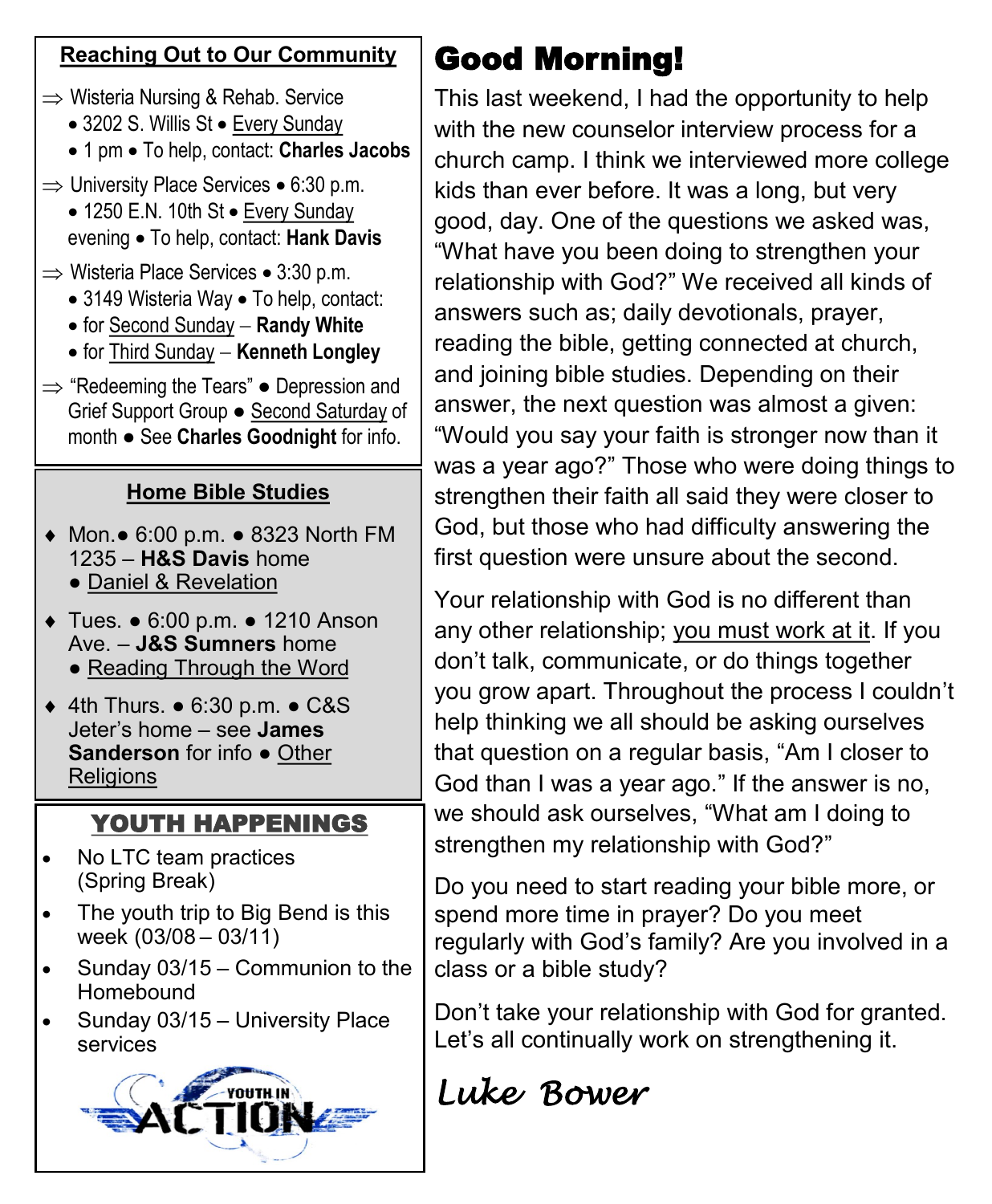#### *PLEASE NOTE:*

- *All normal, weekly scheduled Bible classes & worship times at BHCC are listed on page 4 of the bulletin.*
- *All weekly scheduled Home Bible Studies & Nursing Home services are listed on page 2 of the bulletin.*

#### **SUNDAY – MARCH 08**

- $\bullet$  Bible classes for all ages  $\bullet$  9 a.m.
- Worship Service 10 a.m. Auditorium **KID'S TIME**
- P.M. services 5 p.m. Auditorium CBC

#### **MONDAY – March 09**

 Prayer conference call with **Floyd Miller** ● 8 – 9 p.m. ● Please call (605) 313-5695 ● Passcode is 718815

#### **TUESDAY – March 10**

Ladies Bible class ● 10 a.m. ● Rm 35 ● James Sanderson

#### **WEDNESDAY – March 11**

- Feeding the Flock 5:30 p.m. **PIZZA** menu \$3 / person
- Food Pantry Open 5 6 p.m.
- Bible classes for all ages 6:30 p.m. Short Devo follows
- ◆ Redeeming the Tears Grief & Depression Class Rm 17/19

#### **THURSDAY – March 12**

Men's Brown Bag Devo ● 12 noon ● Rm 10

#### **SATURDAY – MARCH 14**

◆ Redeeming the Tears Support Group ● 10 a.m. ● Rm 10

#### **SUNDAY – MARCH 15**

- ◆ Bible classes for all ages 9 a.m.
- Worship Service 10 a.m. Auditorium **KID'S TIME**
- P.M. services 5 p.m. Auditorium CBC

#### **PANTRY NEEDS**

Pie Filling ● Beef Stew ● Instant Potatoes ● Jelly ● Powdered Milk ● Salad Dressing ● Rice Krispies.

#### **MARK YOUR CALENDAR**

- March 21st Newcomers Dinner 5:30 p.m.
- March 28th "Father / Son" Fishing Trip "Stay tuned"
- May 30th June 05th "Sowing the Seed in 2020 Campaign" – Reaching out to our BHCC area neighbors



#### BHCC MEMBERS

**Jena Madeley** – chemo treatments **Ralph Procter** – Windcrest #13A **Jackie White** – peace in her work

## FRIENDS & FAMILY

Eric Basinger (nephew of **Billie Brown** & **Johnnie Feaster**) – brain surgery recovery Philip Lana (brother-in-law of **Chris Lana)** Caden Vasek (son of **K & L Vasek)** Teresa Wolford (visitor)

Tina – (friend of **David Varner**)

Zambia: prayers to end political unrest

## **All Missionaries:**

**Chipata Bible College Staff & Students. All Military & First Responders**

# SYMPATHY TO THE FAMILY OF:

Jean Gibbs (grandmother of former member Ryan King) who died 03/05 in Dallas area Royce Harris (cousin of **RALPH PROCTER**

## CANCER FIGHTERS

| Jena Madeley |  |
|--------------|--|
| Kay Procter  |  |
| Larry Taylor |  |
| Minnie Woody |  |

Lewis Maness Nelda Stewart **Jesse Thomas** 

All family & friends dealing with cancer

## HOMEBOUND MEMBERS

| Brenda & Eldon Amonett | <b>Phyllis Bonner</b> |
|------------------------|-----------------------|
| <b>Janet Bruns</b>     | Mamie Crane           |
| Norma Dotson           | Leroy & Mary Mason    |
| Jo Potter              | <b>Frances Pruett</b> |
| Melinda Simmons        | Dean & Nelda Stewart  |
| Laveta Youngquist      |                       |

**\*\*\* BHCC BUILDING FUND \*\*\* GOAL :- \$18,000 \*\*\* RAISED :- \$8,880 \*\*\***